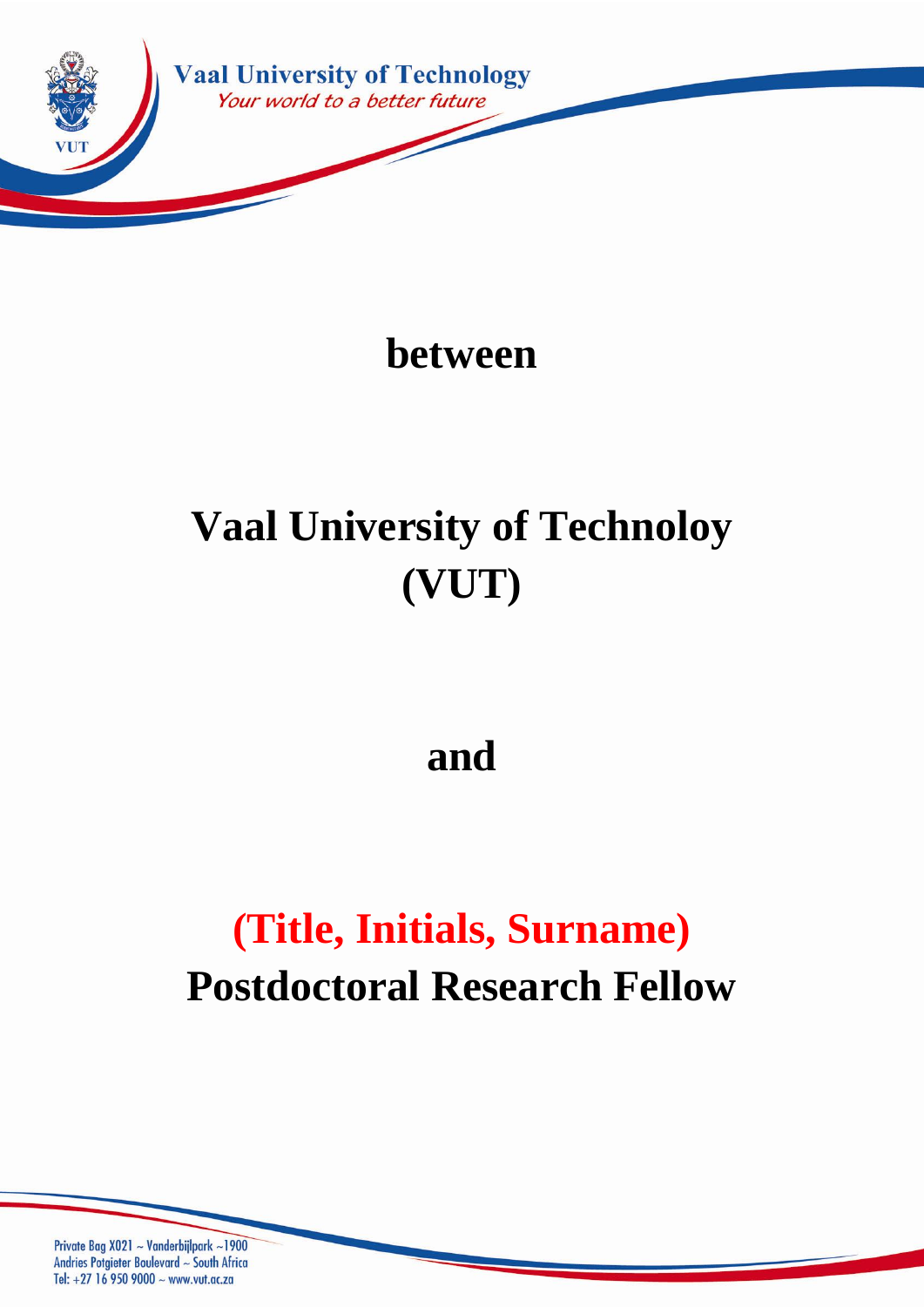## **1. INTRODUCTION**

- 1.1 You are receiving a Postdoctoral Research fellowship.
- 1.2 Your fellowship will automatically terminate on the expired period stipulated in this contract.
- 1.3 It is specifically recorded that after the expiry of this fellowship, you accept that you have no expectation that the fellowship will be renewed or that you will be permanently employed in any position at VUT.
- 1.4 It is further recorded that you have been specifically warned that you are not obliged to enter into a fellowship on the terms stated in this agreement and that you must only enter into this contract if there is full agreement to all of the terms thereof, but most specifically the limited duration of the contract.
- 1.5 The PDRF must subscribe to the University's code of conduct and policies.

## **2. FELLOWSHIP OBJECTIVES**

VUT desires to grow and develop its research activities in the *(Faculty/Department/Focus Area)*………………….and to achieve this goal by:

- $\triangleright$  A minimum of 4 Publications in DHET accredited journals
- $\triangleright$  Limited Postgraduate supervision
- $\triangleright$  Facilitate research seminars
- $\triangleright$  Presenting at seminars
- $\triangleright$  Hosting research development workshops
- Organize seminars and training-courses amongst Postdoctoral Research Fellows or for senior students in their specific areas of research

You indicated that you have the expertise & qualifications and you expressed interest in assisting VUT to achieve this goal.

## **3. DURATION OF CONTRACT**

- 3.1 The fellowship will be for a one year period from **(***date***)** to **(***date***)**
- 3.2 When the year period expires, the contract will automatically terminate. This will not be construed as a dismissal for operational reasons and no severance pay will be payable as the contract will automatically terminate through the effluxion of time.

## **4. REMUNERATION**

4.1 For the duration of this contract the VUT will pay you *R 220 000.00*per annum (all inclusive eg. flights, accommodation, living expenses)

(R 18 333.00 over a period of 12 months), payable on the  $26<sup>th</sup>$  of each month.

4.2 The remuneration stated in clause 4.1 is agreed to be on a cost-to-company basis and you will not qualify for any service bonus or any other fringe benefits.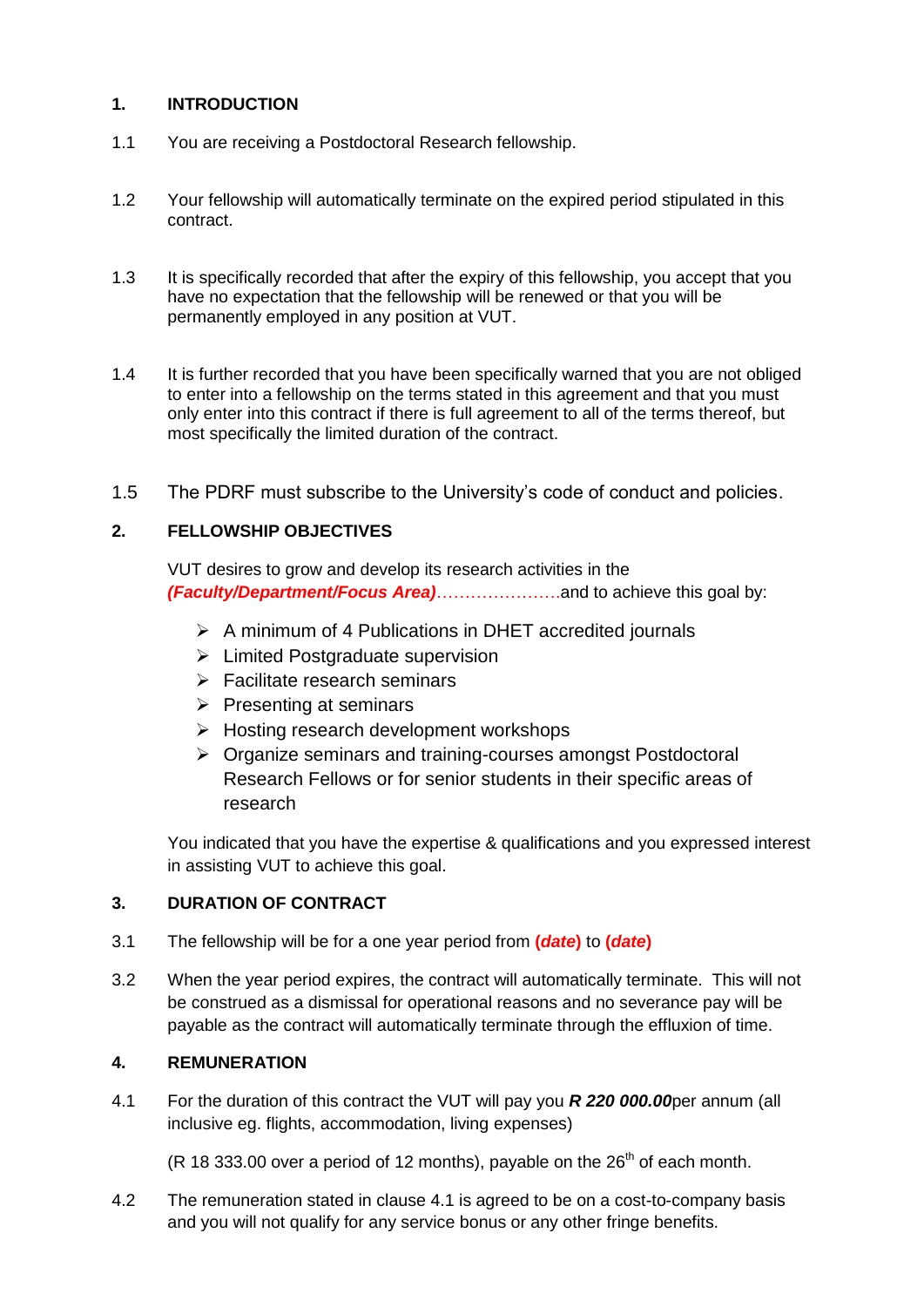- 4.3 You agree to the following deductions being made from your salary if applicable:
- 4.4 You may be re-imbursed for work related expenses incurred during the fulfilment of your duties, provided that every such expense be agreed upon with your line manager in advance, that subsequent proof of such expenses be submitted and that said expenses paid from the budget of your line manager.

#### **5. REPORTING LINE**

You will report to **………………………..(PI)** in the *(Faculty/Department/Focus Area)* of …………………., who will be your line manager.

## **6. FLEXIBILITY OF EMPLOYMENT**

6.1 You may be required to perform any reasonable duties and the nature and scope of the duties may be altered, varied and/or extended by the employer from time to time.

## **7. LEAVE**

- 7.1 Annual leave: 15 days per annum
- 7.2 Sick leave: Not applicable.
- 7.3 Family responsibility leave: Not applicable.

#### **8. TERMINATION OF CONTRACT**

- 8.1 This agreement will be automatically terminated by VUT at the end of the first year of the contract, on *(date).*
- 8.2 Notwithstanding clause 3 above, this agreement may be terminated early for any reason related to your conduct or capacity or due to the operational requirements of VUT, or any other reason in law justifying dismissal.
	- 1. SIGNED at this day of the day of the 2013.

Principal Investigator: \_\_\_\_\_\_\_\_\_\_\_\_\_\_\_\_\_\_\_\_\_\_\_\_

2. SIGNED at the control on this the day of the 2013

Head of Department: